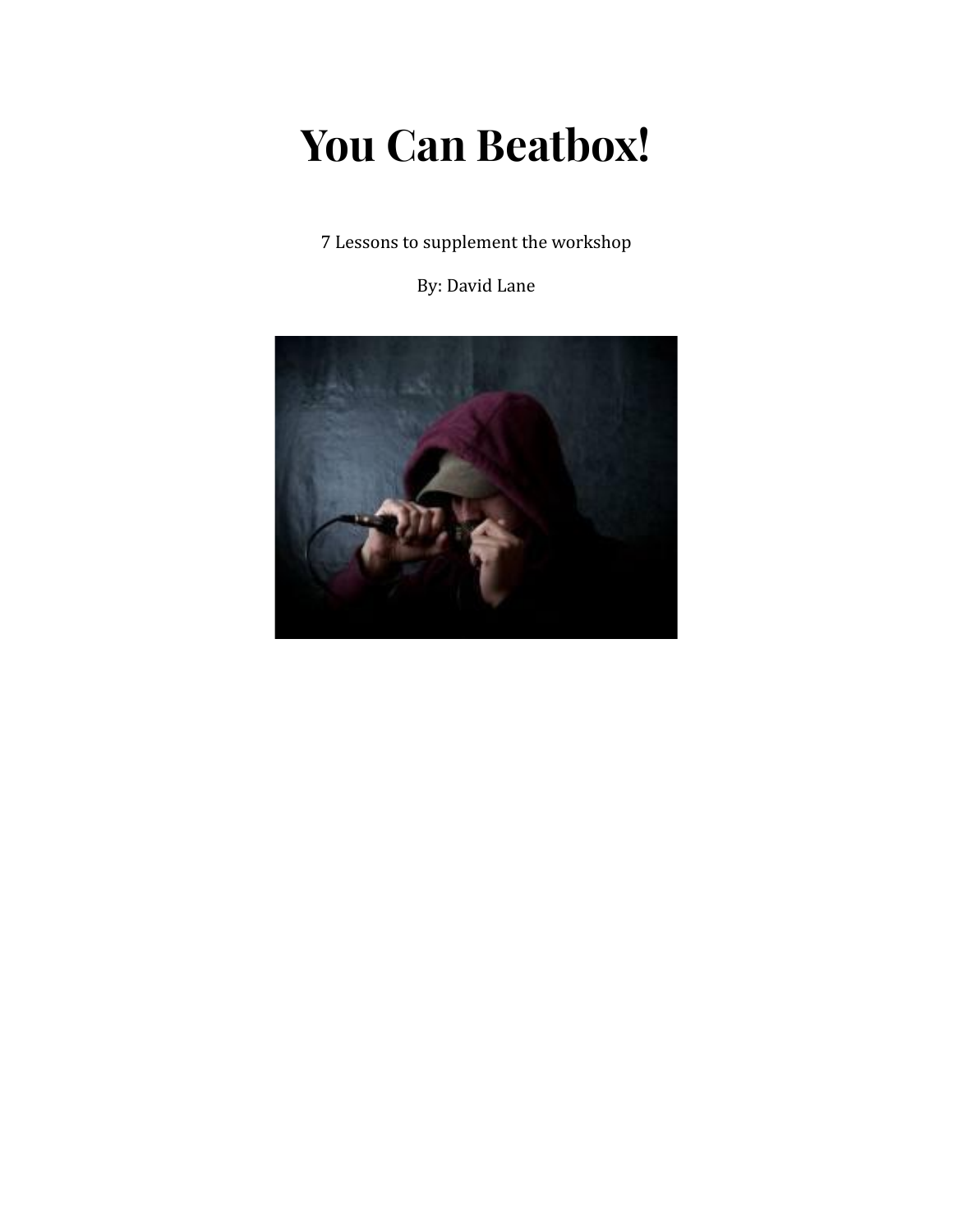- 1. Introduction and Rationale
- 2. Possible Grade Breakdown and Important Considerations.
- 3. Learning Plans
	- Learning Plan 1: Introduction
	- Learning Plan 2: Rockin' with Basic Beats
	- Learning Plan 3: The Human Drum set
	- Learning Plan 4: Latin Grooves
	- Learning Plan 5: Beatboxing
	- Learning Plan 6: Preparation Day
	- Learning Plan 7: Performance Day
- 4. Literature Review
- 5. Other References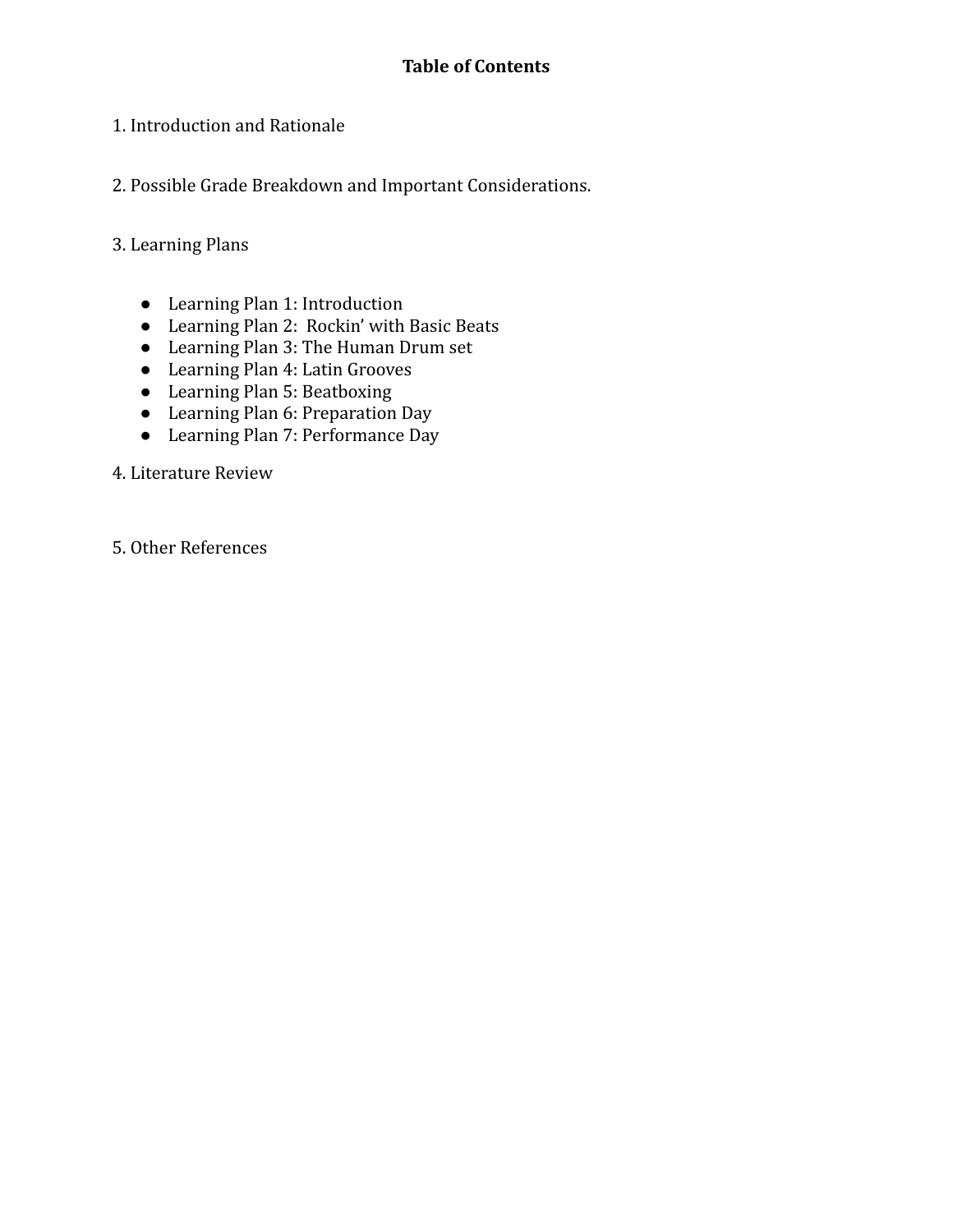#### **Introduction and Rationale**

This unit package can be used before or after the *You Can Beatbox!* workshop, for teachers who find their class would benefit from a more in depth study of vocal percussion and beatboxing. This is an area that has somewhat recently been pushed a little more into the public eye, with the rise in popularity of contemporary collegiate a cappella groups and various YouTube channels. If the school has a choral program, the package could be delivered as part of the choral/vocal curriculum. As it would be difficult to spend an entire class period on beat boxing alone, I see this package being delivered as short (15-20 min) lessons.

The unit takes students through a series of lessons on different vocal percussion sounds. Students will learn how to do a basic rock beat, various Latin percussion grooves, and Beatbox sounds. Along with all the vocal percussion sounds and notation, the students will learn about the actual instruments they are emulating, including the proper drum notation. The unit will culminate in a performance that combines the skills learned throughout the unit.

I have found beatboxing to be a highly engaging topic for people of **all ages** - from toddlers up through adulthood. Because of its interest to people of all ages, vocal percussion has lots of potential to be an excellent vehicle for effectively delivering curriculum outcomes for a variety of grade levels (and have fun while doing it!).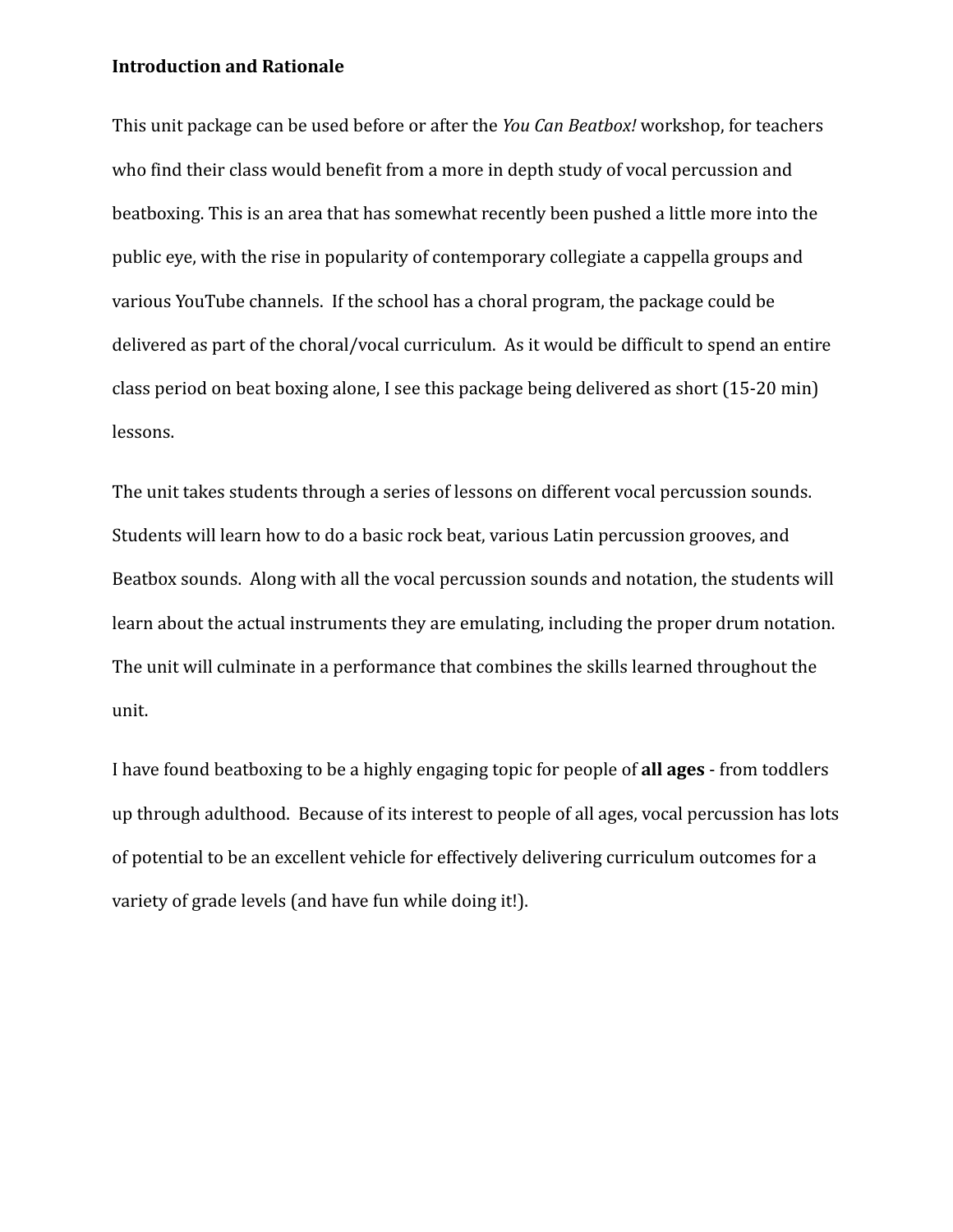#### **Possible Grade Breakdown**

Final Project (40%) Self-Evaluation (10%) Peer-Evaluation (10%) In-class performance throughout unit (20%) Worksheets/Handouts (20%)

#### **Important Considerations:**

It is preferable to bring in as many real instruments as possible. In the absence of actual percussion instruments, drum sets etc., a picture of the instrument with an audio clip can be used. Obviously, it is preferable for students to hear and experiment with the instruments themselves, if possible.

Everyone has a different body, and different mouth shapes. The methods provided should work for most people, but encourage your students to experiment on their own to find out what works best for them. If a student is able to produce a better sound with a method different from the ones provided, let them do it, and have them share their method with the class! It is also beneficial to practice with a mirror, if possible.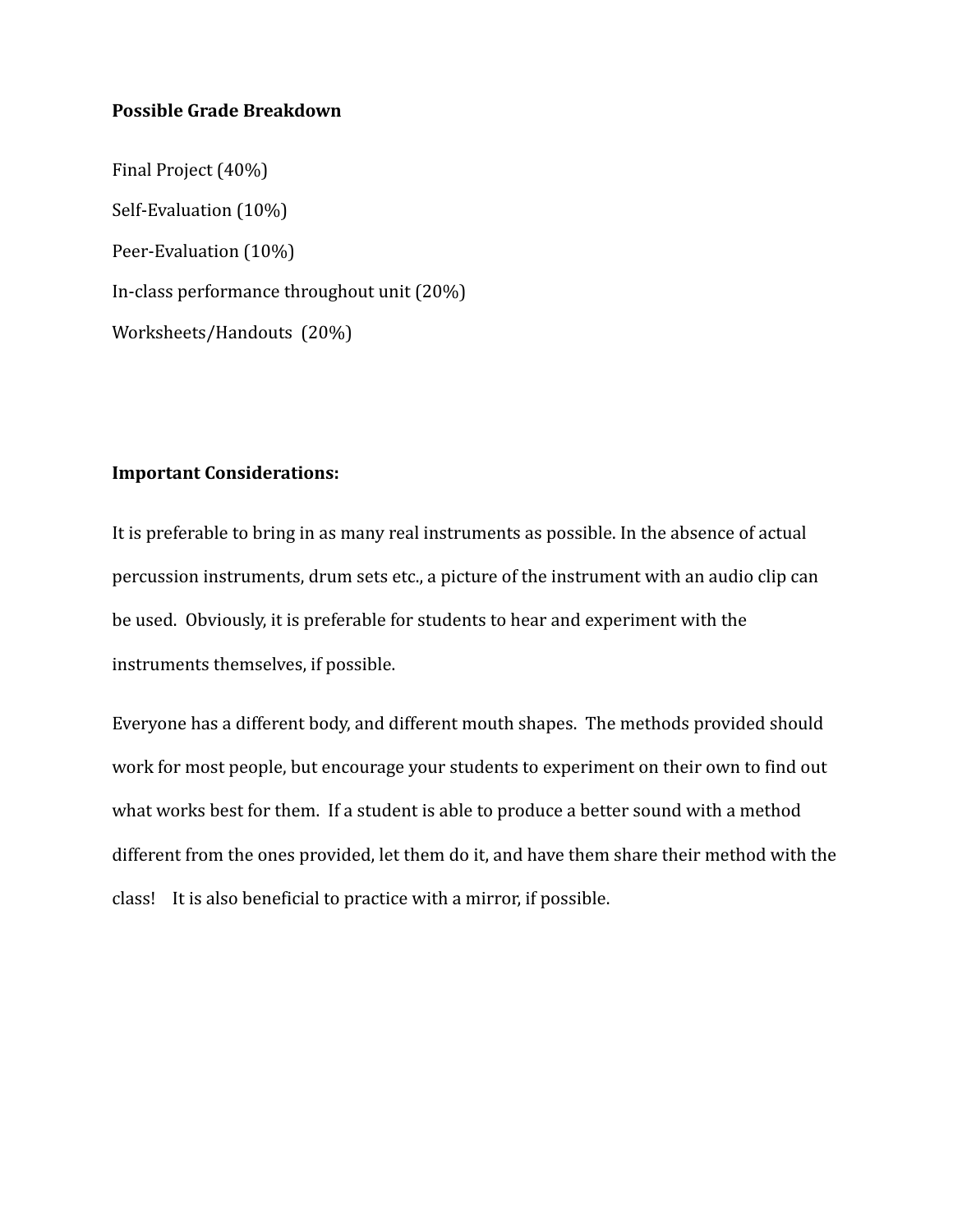#### Learning Plan 1: Introduction

## **Goals:**

- 1. Stimulate students' interest in a variety of musical genres and inspire a lasting passion for music.
- 2. Stimulate an interest and/or curiosity in the area of vocal percussion and beatboxing.
- 3. Address various curriculum outcomes through the use of beatboxing and vocal percussion.
- 4. Deepen students' understanding of the drum kit and drum notation.
- 5. To provide opportunities for listening, creating, and performing through the vehicle of beatboxing and vocal percussion.

### **Objectives:** (Students will be able to)

- 1. SWBAT: Discuss, and explain the difference between vocal percussion and beatboxing.
- 2. SWBAT: Respond to a beatboxing and a vocal percussion video performance through personal reflection.
- 3. SWBAT: Discuss contexts in which vocal percussion or beatboxing would be used.
- 4. SWBAT: Aurally identify and differentiate vocal percussion and beatboxing.

#### **Materials Needed/Resources:**

- 1. Computer with Internet access
- 2. Worksheet #1
- 3. Pencils
- 4. YouTube videos:
	- Swingle Singers: http://www.youtube.com/watch?v=-uiG5jJavTU
	- Kenny Muhammad: http://www.youtube.com/watch?v=kHW4jXZKAFY
	- Pentatonix: http://www.youtube.com/watch?v=Q9HRWoiapio
	- Beardyman Recipe: http://www.youtube.com/watch?v=S7GGkKpBR-g
	- Cadence: http://www.youtube.com/watch?v=Q\_Mn4pqnOrg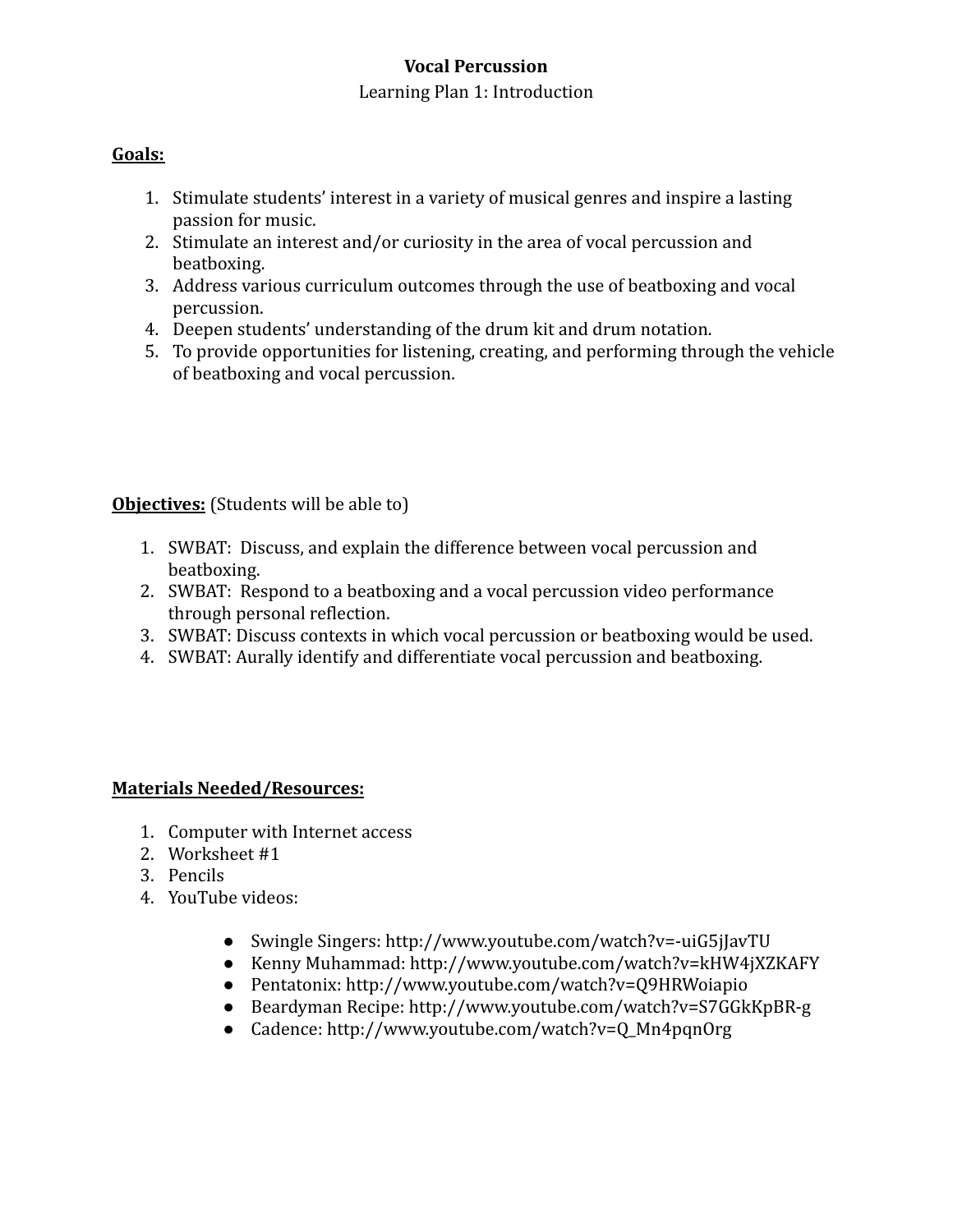- 1. Introduce the unit of Vocal Percussion and Beatboxing.
- 2. Ask if any students know of or have done any vocal percussion or beatboxing before and get them to share their experience with the class. **(Pre-assessment)**
- 3. Ask if anyone knows the difference between vocal percussion and beatboxing and in what contexts they think each may be used.
- 4. Through discussion with the class, explain the difference between vocal percussion and beatboxing. Vocal percussion is the emulation of actual drum and/or percussion sounds, typically as an accompaniment to some other music. Beatboxing is a strand of vocal percussion that also emulates sounds made electronically or by a DJ. Beatboxing originally came about as a way for hip-hop artists/rappers to be accompanied without needing a DJ, but it is now often performed independently. Vocal percussionists typically serve the functional role of an actual drummer, while beatboxers have more of a tendency to stand alone as an act.
- 5. Distribute Worksheet #1. This worksheet has a list of the YouTube videos that will be used, and students must identify which videos feature vocal percussion and which feature beatboxing. At the bottom, there is space for the students to write additional comments and to state which video was their favourite and why.
- 6. Play through the videos in the order they appear on the sheet and give students time to reflect and write. Instruct students to write their favourite part out of all the videos, and to indicate if there is a specific thing that they would like to learn in this unit.
- 7. Collect Worksheet # 1.

## **Evaluation/Assessment:**

Pre-assessment question asking who has experience with beatboxing and vocal percussion.

Worksheet # 1 will be collected and used as a pre-assessment and a way to discover which areas are of interest to the class. It can also be used for formative assessment as an indicator of who understands the difference between beatboxing and vocal percussion.

Anecdotal record of whom in the discussion seemed to have a good grasp on the difference between beatboxing and vocal percussion.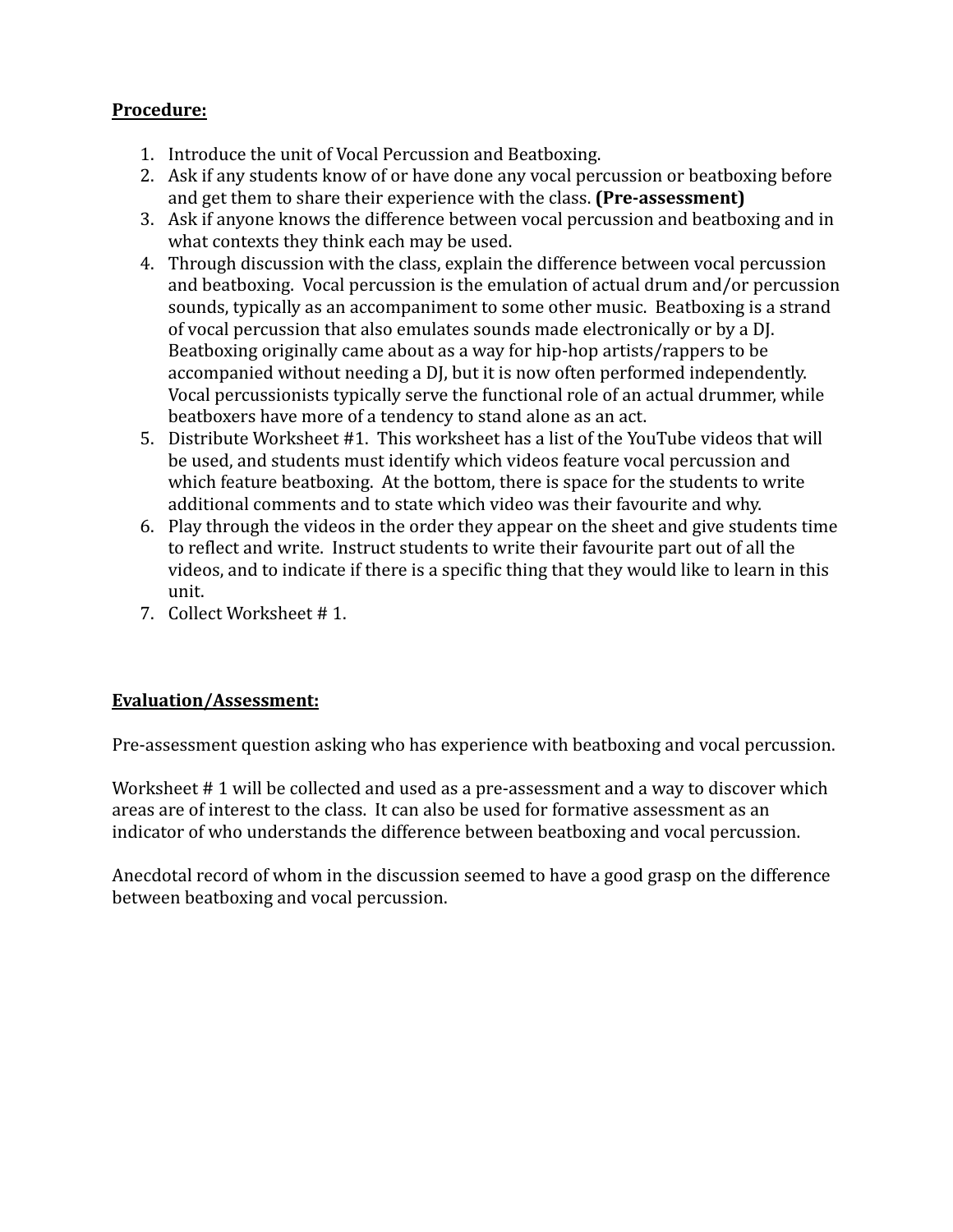#### Learning Plan 2: Rockin' with Basic Sounds

## **Goals:**

- 1. Stimulate students' interest in a variety of musical genres and inspire a lasting passion for music.
- 2. Stimulate an interest and/or curiosity in the area of vocal percussion and beatboxing.
- 3. Address various curriculum outcomes through the use of beatboxing and vocal percussion.
- 4. Deepen students' understanding of the drum kit and drum notation.
- 5. To provide opportunities for listening, creating, and performing through the vehicle of beatboxing and vocal percussion.

## **Objectives:**

- 1. SWBAT: Emulate, with varying degrees of success, a hi-hat (ts), a snare drum (Pf), and a bass drum (B).
- 2. SWBAT: Identify and explain 3 different parts of a drum kit (hi-hat, snare drum, bass drum).
- 3. SWBAT: Develop a practical understanding of simple drum set and vocal percussion notation (Bass drum, Snare drum, open and closed hi-hat).
- 4. SWBAT: Perform a basic rock beat to a song.

- **●** Hi-hat, Bass drum, Snare Drum (Or pictures and audio clips of any that are not readily available)
- **●** Instruments OR "Vocal Percussion Vol. 1" Accompanying CD OR A Song of Choice
- **●** Cd player or speakers
- **●** White Board, Smart Board, or Chalk Board for notation.
- **●** Vocal Percussion Volume 1 by Richard Filz
- **●** Worksheet #2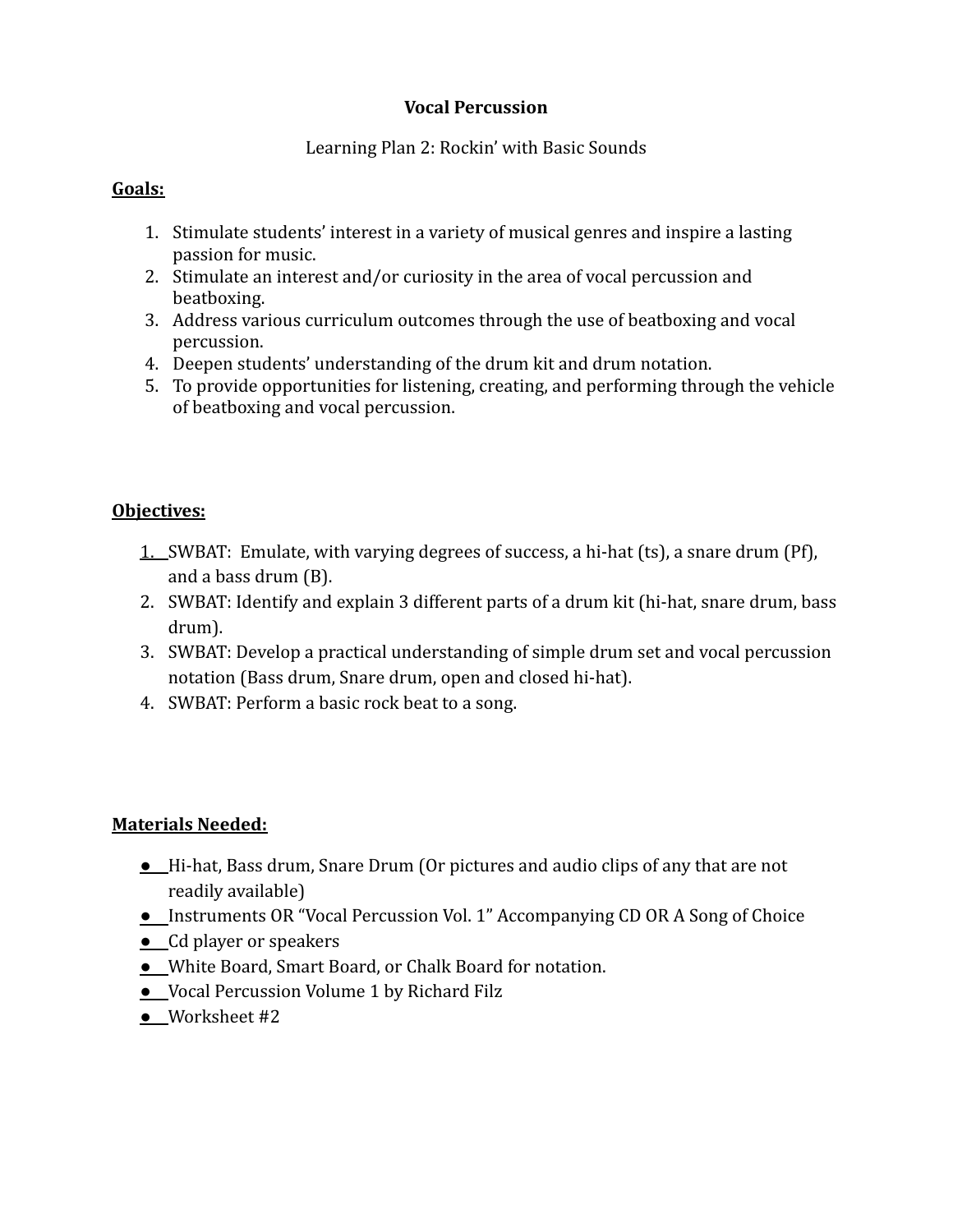- 1. Inform the students that they will be learning a basic rock beat that can be used to accompany a large number of pop songs.
- 2. "But first, we need to learn about the drum set." Ask how many parts of the drum set the class can name and list them on the board. (**Pre-assessment)**
- 3. (show picture) The hi-hat is the one with two cymbals and it can be open and closed with the foot pedal. To make a closed hi-hat sound (when the pedal is down), use a 'ts'. Demonstrate and get the class to repeat various simple rhythms after you. To make an open hi-hat sound (when the pedal is up), you simply sustain the 's'. Play the hi-hat, demonstrate the sound and get the class to repeat after you.
- 4. (show picture) The bass drum is the large round drum that sits on the ground and is controlled with a pedal. To make a bass drum sound, form your lips like a fish or a millionaire smoking a tobacco pipe and use a B to release a small amount of air. Gradually tighten the lips in this shape and use more air pressure to get a stronger bass drum sound. Play the bass drum, demonstrate the sound and get the class to repeat after you.
- 5. (show picture) The snare drum is the small drum that sits between the bass drum and the hi-hat, sort of in-between the drummer's legs. It makes a high-pitched and explosive sound. It gets its name because of the metal snares that run along the bottom of the drum. For this drum, we need to make two sounds – the sound of the stick hitting the drum and the sound of the metal snares buzzing. To make a snare sound, first put your lips in the shape of a trumpet embouchure and buzz. Tighten the lips, compress the air and explode it through the lips with a 'P' sound. To get the metal snares, add an 'f'. Play the snare drum, demonstrate the sound and get the class to repeat after you. This sound is a hard one to master. If you're having trouble with it, you can substitute a rim tap (sound produced by laying the stick on the drum and tapping it on the rim) by simply using a 'k' sound, as in the end of the word "click".
- 6. On the board, write out the Rock 1 beat on page 10 of Vocal Percussion Volume 1 (Track 8 on the CD). Get the students to guess which symbol goes with which cymbal/drum. The bottom note is the bass drum, the middle note is the snare drum, and the x's on top of the staff are the hi-hat. Along the bottom, write in the beatbox notation (B-ts-Pf-ts-B-ts-Pf-ts)
- 7. Through demonstration and repetition, teach the class the beat. Start extremely slowly at first and make sure that everyone can do it. Once the class is doing the beat at a moderate tempo, add an open hi-hat sign  $\binom{\circ}{\circ}$  over the last eighth note in the bar. Get the class to do the beat with the elongated 's' for the open hi-hat sound.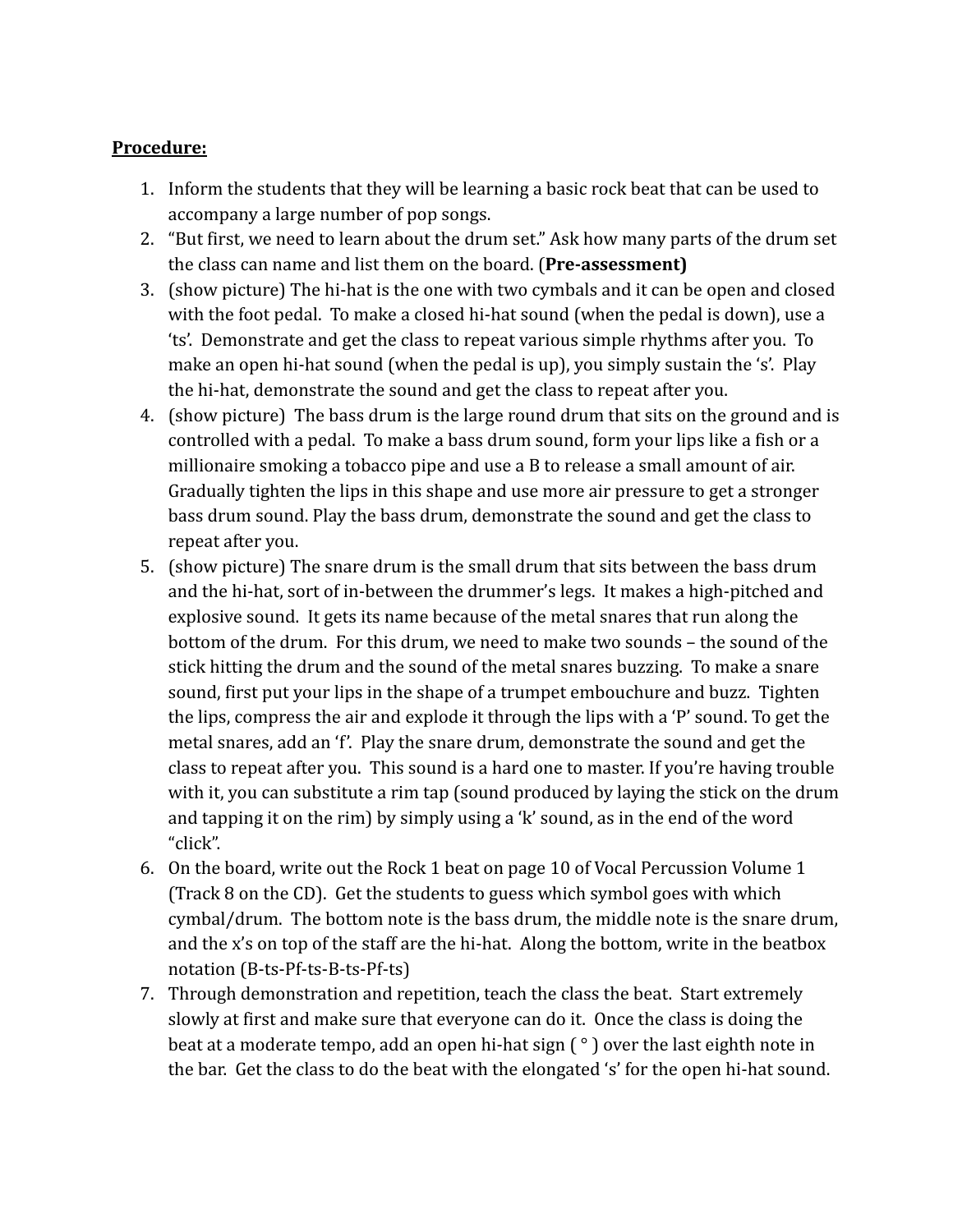- 8. Notify the class that this is where they should breath in a basic rock beat, because a breath in can sound like an open hi-hat sound and will prevent an interruption to the beat. Demonstrate and get the class to repeat after you.
- 9. As a class, perform the beat to a song, either played by the class, from the Vocal Percussion 1 accompanying CD, or any other rock song at a moderate tempo.

### **Evaluation/Assessment:**

For formative assessment, a checklist with students' names down the side and each of the 3 sounds across the top. If the students seem to be able to produce the sound by the end of the class, they get a check.

Anecdotal record of who was able to make the 3 sounds into a successful rock beat.

Pre-assessment of asking who can name parts of the drum set.

Worksheet # 2 can function as a way to assess students' understanding of the drum set and drum notation.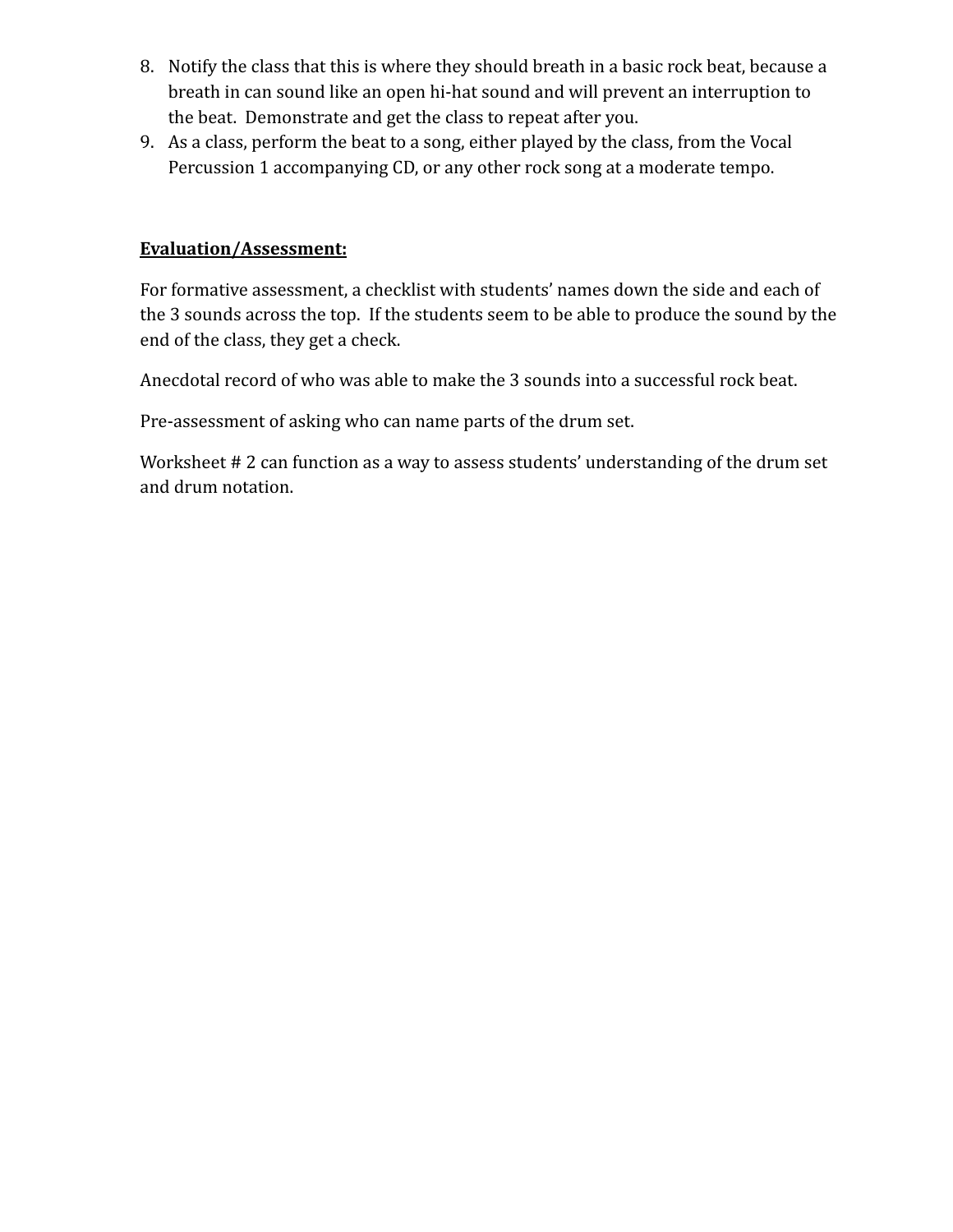## Learning Plan 3: The Human Drum set

## **Goals:**

- 1. Stimulate students' interest in a variety of musical genres and inspire a lasting passion for music.
- 2. Stimulate an interest and/or curiosity in the area of vocal percussion and beatboxing.
- 3. Address various curriculum outcomes through the use of beatboxing and vocal percussion.
- 4. Deepen students' understanding of the drum kit and drum notation.
- 5. To provide opportunities for listening, creating, and performing through the vehicle of beatboxing and vocal percussion.

# **Objectives:**

- 1. SWBAT: Confidently emulate a hi-hat (ts), a snare drum (Pf), and a bass drum (B).
- 2. SWBAT: Emulate, with varying degrees of success, a Tom-tom (Doon) and a Crash Cymbal (Psh).
- 3. SWBAT: Identify and explain 5 different parts of a drum kit (Tom-tom, Crash cymbal, hi-hat, snare drum, bass drum).
- 4. SWBAT: Describe the physical set-up of a drum kit (where each drum/cymbal is in relation to the rest of the drum set).
- 5. SWBAT: Perform different rock drumbeats by following a conductor.

- **●** Tom-toms, Crash Cymbal, hi-hat, Bass drum, Snare Drum (Or pictures and audio clips of any that are not readily available)
- **●** Drum stool (preferable) or chair
- **●** Drum sticks
- **●** Hi-hat and bass drum pedal (optional)
- **●** White Board, Smart Board, or Chalk Board for notation.
- **●** Worksheet #3 (A,B,C,D and E)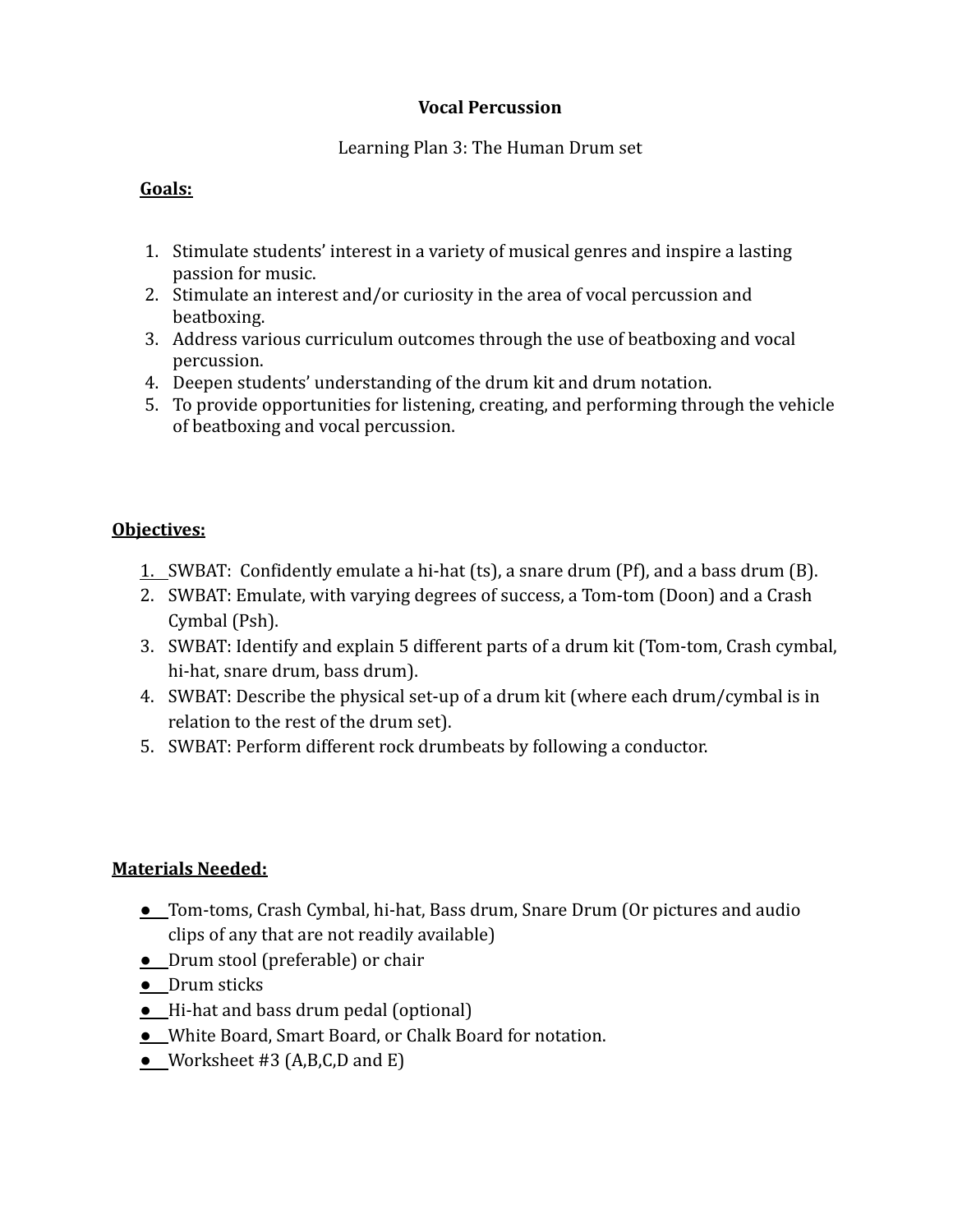- **1.** To start this lesson, do a quick review of the 3 sounds learned so far by performing the basic rock beat as a class.
- **2.** Explain that Tom-tom drums vary in size and do not have snares. A typical drum set will have either 2 or 3 toms. The medium and high toms are typically in the center of the drum set, above the bass drum. The low tom (or 'floor' tom) is to the right of the drummer, on the floor. The floor tom sound is produced with the syllable "doon". The oo should only be sustained for a very short period before closing to the n. The d should be quite strong, to emulate the sound of the stick hitting the drum head. The drum is not generally tuned to a specific pitch, so students can find which pitch works best for them. For faster rhythmic passages (ex.  $16<sup>th</sup>$  note fills), alternate between doo and goo, making sure that the oo is sustained on the same pitch. Play the tom-toms, demonstrate the sound and get students to repeat after you.
- **3.** Crash cymbals vary in size and are generally found above the toms, to the right of the medium tom or the left of the high tom (set-up depends on how many cymbals are used). Any number/variety of crash cymbals may be used, but the standard drum set will generally have 1 or 2. The crash cymbal can be emulated with the sound "Psh". The 'P' for this sound should be strong enough to emulate a stick hitting a cymbal, and the 'sh' should emulate the sound of the cymbal ringing. Play the crash cymbal, demonstrate the sound and get the students to repeat after you. In cases that the crash cymbal must be sustained (ex. The last chord of an upbeat song), try experimenting with changing the speed of the air for the 'sh' and shaking your head from side to side, letting the cheeks jiggle freely. It may look silly, but it actually helps to emulate the sounding of an ending crash cymbal!
- **4.** On the board, write out a simple Tom-tom drum fill with a crash at the end to show students the drum notation for these new sounds. Remember to write the beatboxing notation below (Doon, Doo-goo and Psh).
- **5.** Split the class into 5 small groups. Distribute worksheet # 3, A-E (one to each group). Allow the groups 2-3 minutes to discuss between them how they would like to produce the sound as a group and what they know about the drum or cymbal and its notation. Get them to write this on the sheet in the spaces provided.
- **6.** Tell the class to arrange themselves into a "Human drum set", with each group of students standing where the drum or cymbal would be placed in an actual drum set and one student from the group holding the picture of their instrument. The bass drum group can crouch or sit on the floor.
- **7.** Sit on the drum stool in the middle of the semi-circle human drum set. You are the drumming conductor! 'Air drum' each drum or cymbal as it would normally be played (by playing the stick in the direction of the group you want to make a sound). Make sure that the bass drum and hi-hat groups respond to the movement of your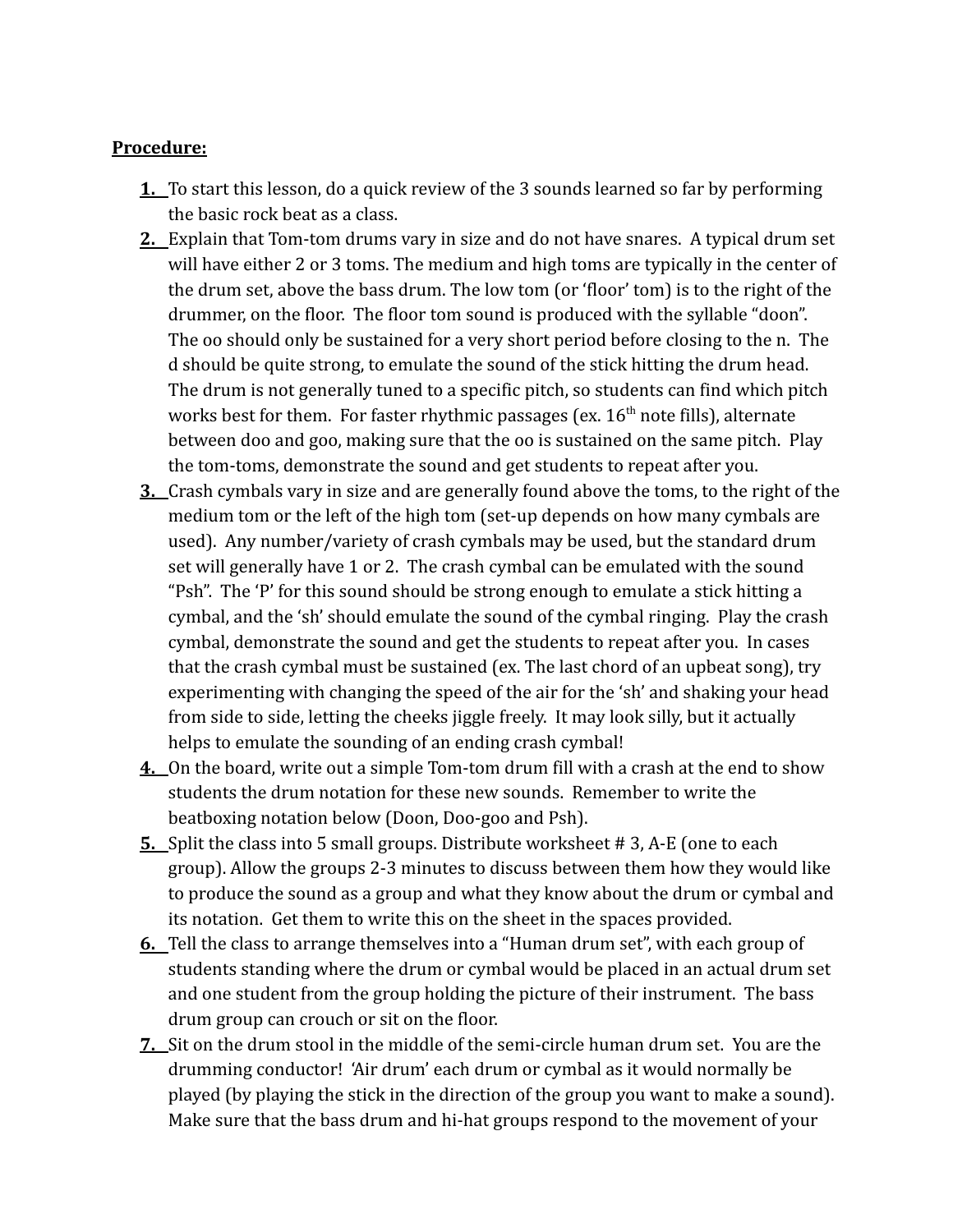feet, and use foot pedals if you have them! Start by playing each drum or cymbal individually, and eventually get into a rock beat.

- **8.** Once the students are accustomed to the activity, give students the chance to try their hand at being the drumming conductor. It may be tricky at first, as it does require some actual drumming skill, but the students will have fun with it!
- **9.** Mix up the groups so that students are getting the chance to practice more than one sound.

### **Evaluation/Assessment:**

For formative assessment, have a checklist with students' names down the side and each of the 2 new sounds (Tom-tom and Crash) across the top. If the students seem to be able to produce the sound by the end of the class, they get a check.

Anecdotal notes about how well students responded to the drumming conductor.

Worksheet #3 (A,B,C,D and E) can be used for formative assessment, although it will be a group evaluation and not an individual one.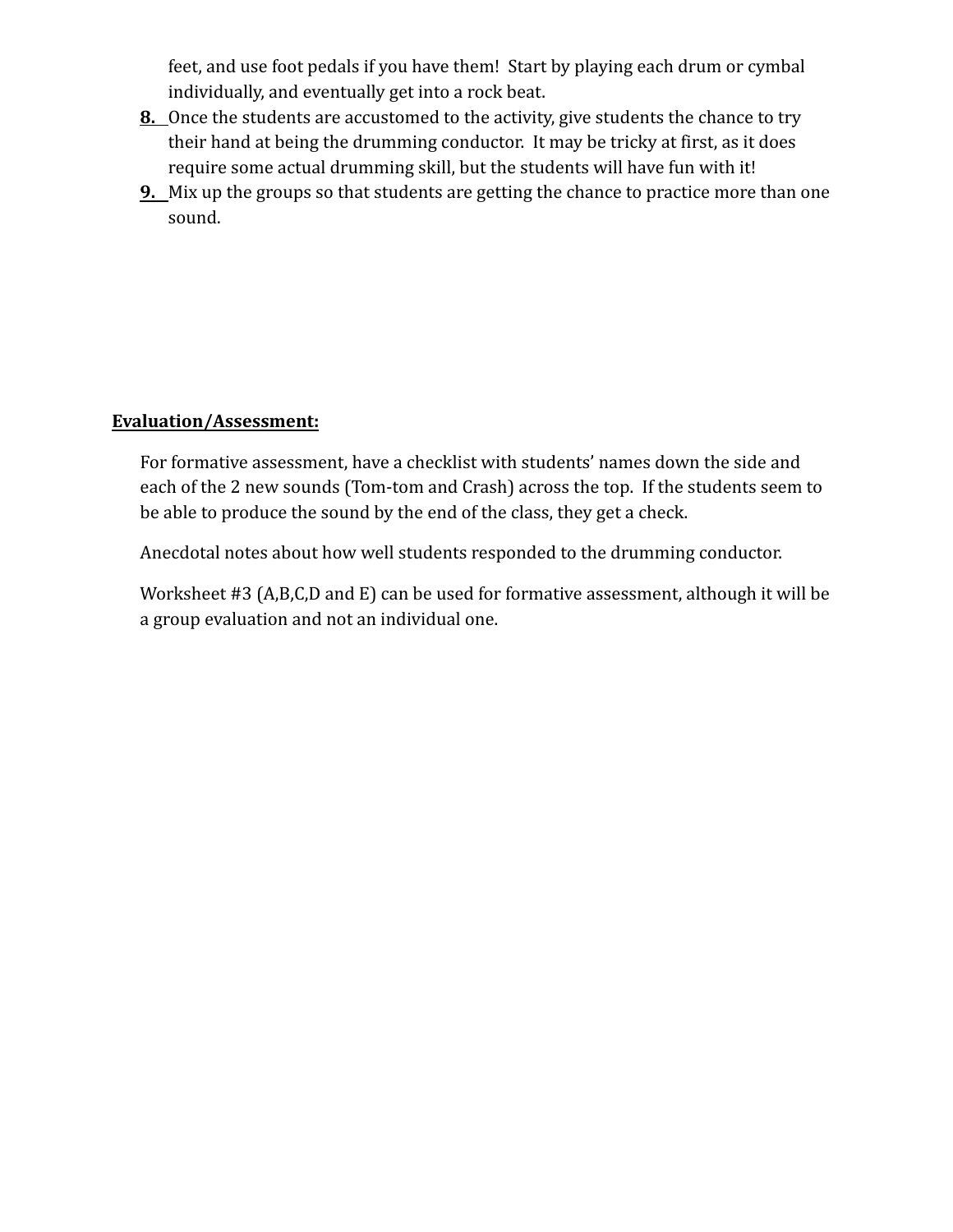## Learning Plan 4: Latin Grooves

## **Goals:**

- 1. Stimulate students' interest in a variety of musical genres and inspire a lasting passion for music.
- 2. Stimulate an interest and/or curiosity in the area of vocal percussion and beatboxing.
- 3. Address various curriculum outcomes through the use of beatboxing and vocal percussion.
- 4. Deepen students' understanding of the drum kit and drum notation.
- 5. To provide opportunities for listening, creating, and performing through the vehicle of beatboxing and vocal percussion.

# **Objectives:**

- 1. SWBAT: Emulate, with varying degrees of success, various Latin percussion instruments, including Shaker, Clave, Agogo and Bongos.
- 2. SWBAT: Confidently emulate hi-hat, bass drum, and snare drum in a Latin context.
- 3. SWBAT: Identify and explain the above-mentioned Latin Percussion Instruments.
- 4. SWBAT: Aurally replicate rhythms typically used in Latin grooves for each of the above instruments.
- 5. SWBAT: Perform Latin vocal percussion in time to an accompanying track in a large group.

- **●** Shaker, Claves, Agogo, Bongos (Or pictures and audio clips of any instruments that are not readily available)
- **●** Handout #1
- **●** Cd Player or speaker system for accompanying track
- **●** Accompanying track
- **●** YouTube video: http://www.youtube.com/watch?v=8NsJ84YV1oA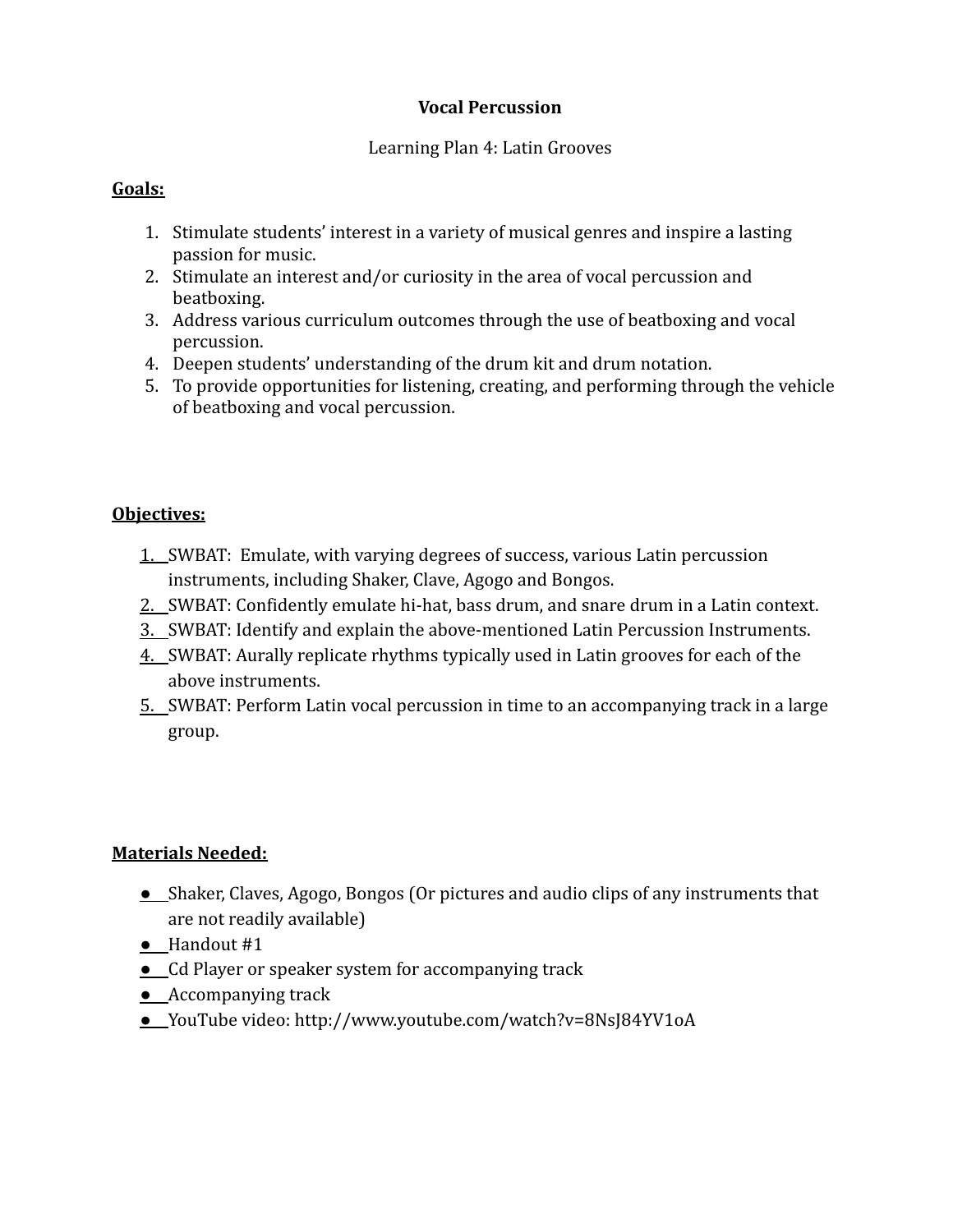- **1.** Start the class off by playing a recording of a song featuring Latin percussion instruments. Tell them to play close attention to the sounds of different percussion instruments. Suggested video: Carlos Santana, Oye Como Va http://www.youtube.com/watch?v=8NsJ84YV1oA
- **2.** Notify the class that they will be learning the sounds of a few Latin percussion instruments and that, by the end of the class, they will perform a Latin beat together with an accompaniment track.
- **3.** The first sound to learn is the shaker. Play the shaker for the class and pass it around while you continue teaching. One way to make a shaker sound is with the word "suga" (sugar without an r), or "shookah". In both cases, the emphasis should be on the 'sh' sound, as that is what replicates the beads or rice moving around inside a shaker. The consonant should be quite soft, as it is mostly used to propel the rhythm. Demonstrate 4 beats of  $16<sup>th</sup>$  notes for the class and get them to repeat after you. Point out the shaker notation on their worksheet and explain that people emulating the shaker will follow that notation later on in the class.
- **4.** The second sound to learn is the claves. Play the claves for the class to hear the sound and pass them around while you continue to teach. The clave sound is quite simple, as it is almost identical to the sound of our snare rim tap from lesson 2. It is made with a 'k' as in the ending of the word "click". Experiment with how much space is in your mouth and where the K is placed to alter the pitch and resonance. It will be different for each person, but try to get something close to the real thing. Perform the clave notation from their handout and get them to repeat after you.
- **5.** Next is the Agogo. Play it for the class to hear the sound and pass it around (though maybe without the stick, as this one is particularly obnoxious!). These are very tricky to emulate with the human voice, so it is necessary to more go for an interpretation than for emulation. Try experimenting with the Syllable "Ding", in order to get a really bright and nasal sound. Sustain the high pitch on an 'ng' (this will mean falsetto for the males!). Point out the Agogo notation on the worksheet, ask if any would like to try demonstrating for the class, then get the whole class to do it together.
- 6. The Bongos are two small, connected hand drums (One higher than the other), typically played in between the player's legs. Play the Bongos for the class to hear the sound and pass them around while you continue to teach. The bongo sound is made much in the same way as the bass drum sound, but with less pressure and tension in the lips. It still uses a "P". Folding the lips in make this sound easier. Experiment with moving the jaw to alter the pitch. You should ideally have two consistent pitches. Ask if anyone would like to try demonstrating for the class and then get the whole class to do it together.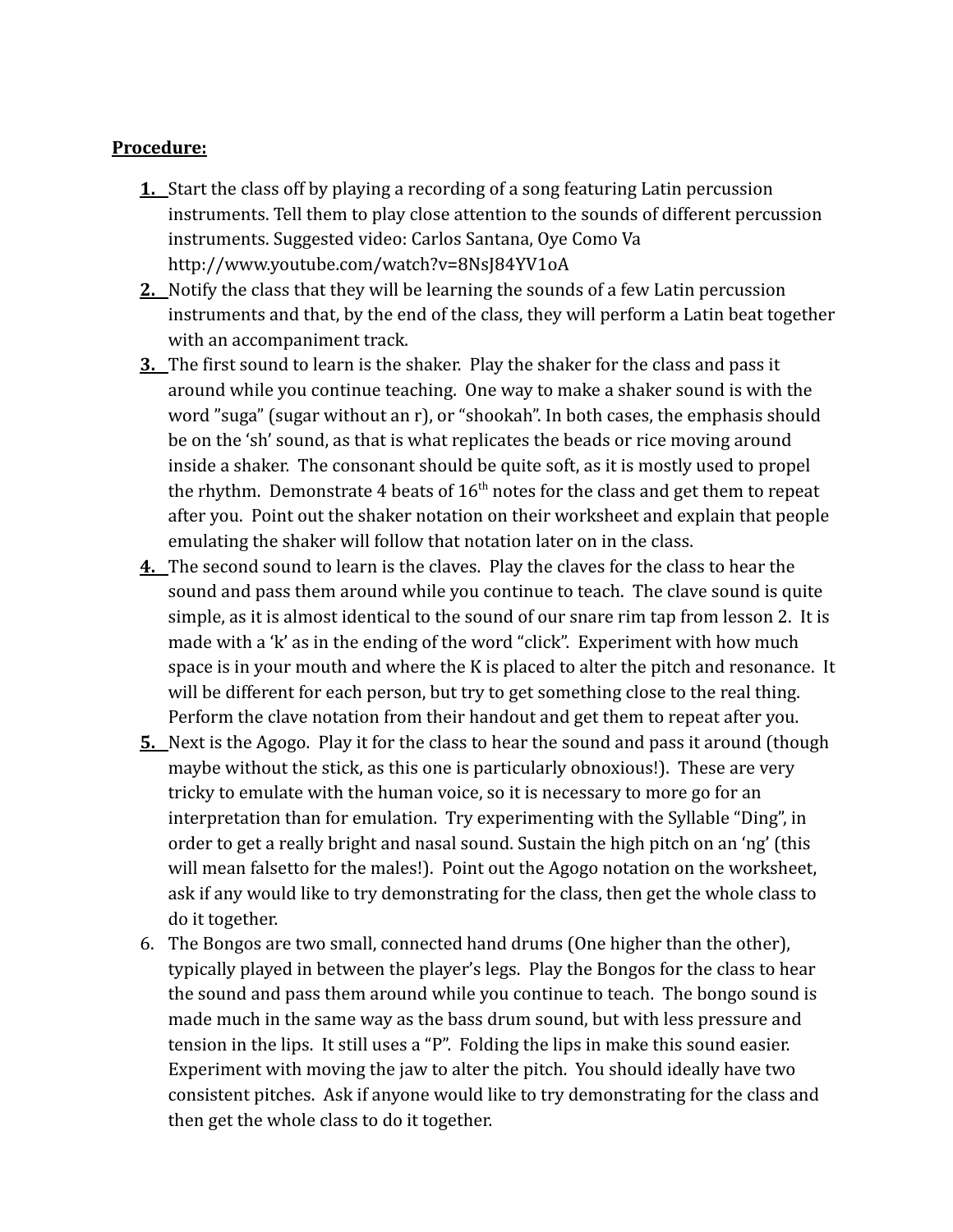- 7. Now that you have all your necessary Latin percussion sounds, divide the class into groups of each sound and give each group handout #1.
- 8. Verbally confirm with each group that they know which line of the notation is theirs to follow, and read through some of the grooves on the sheet.
- 9. Put on the recording, call out a groove, and get the class to VP along to the track!
- 10. At the end of class, tell students that for next day they will need to bring in a new beatboxing sound and teach it to the class. Advise them to search YouTube videos to find a sound, and a tutorial on how to make that sound, if necessary. Next class, they will each get 3 minutes (If time does not allow, this can be done in groups) to show and teach their sound to the class! Get them to find out what the sound is emulating and in what genre it would generally be used.

## **Evaluation/Assessment:**

For formative assessment, have a checklist with students' names down the side and each of the 4 new sounds (Agogo, Bongos, Claves, Shaker) across the top. If the students seem to be able to produce the sound by the end of the class, they get a check.

Anecdotal records about students' capacities for reading drum notation and rhythms. Pay attention in Procedure #8 and take notes!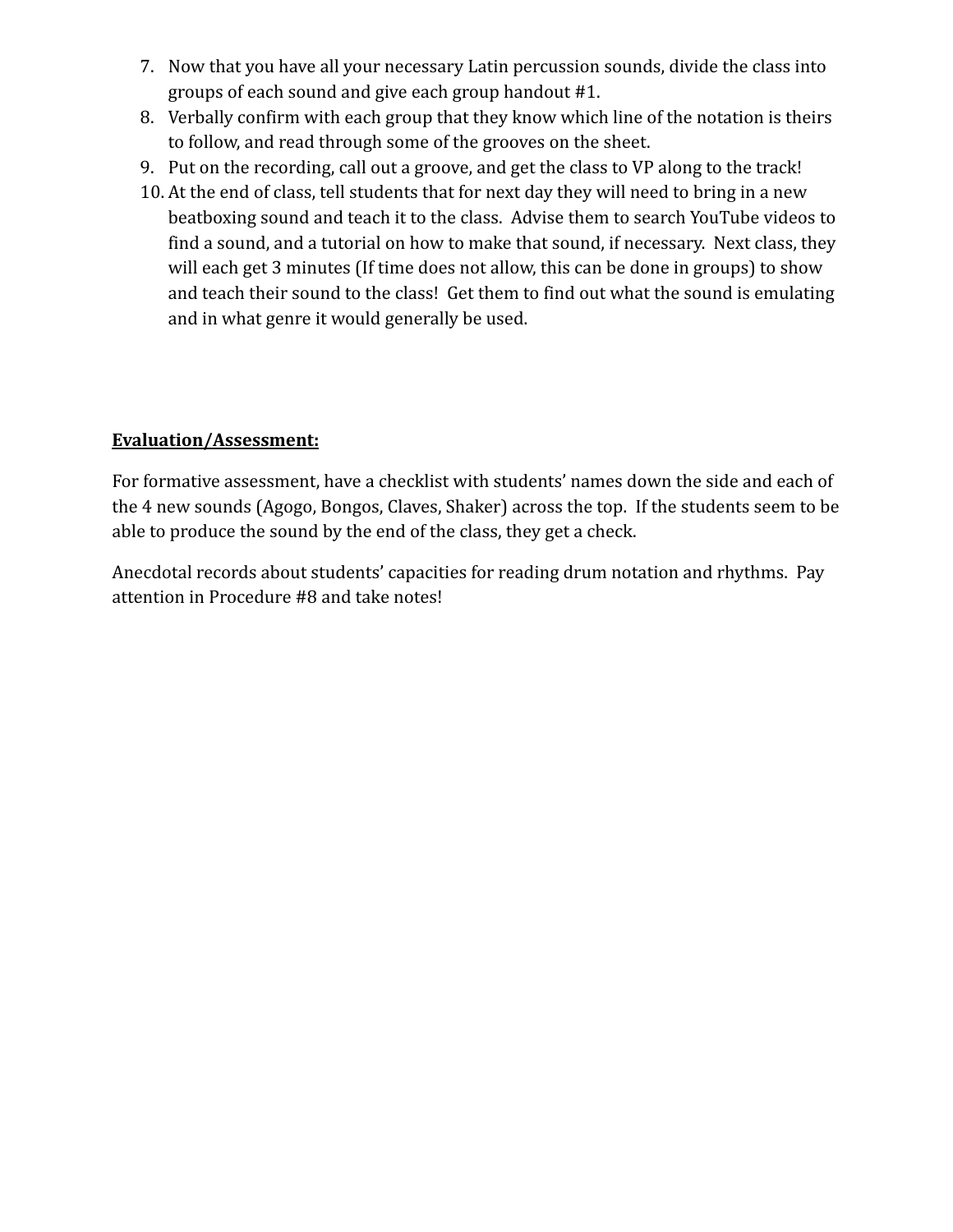#### Learning Plan 5: Beatboxing

#### **Goals:**

- 1. Stimulate students' interest in a variety of musical genres and inspire a lasting passion for music.
- 2. Stimulate an interest and/or curiosity in the area of vocal percussion and beatboxing.
- 3. Address various curriculum outcomes through the use of beatboxing and vocal percussion.
- 4. Deepen students' understanding of the drum kit and drum notation.
- 5. To provide opportunities for listening, creating, and performing through the vehicle of beatboxing and vocal percussion.

#### **Objectives:**

- 1. SWBAT: Explore different nonconventional vocal percussion sounds, in the vein of beatboxing.
- 2. SWBAT: Teach a chosen Beatbox sound to the class.
- 3. SWBAT: Learn a beatbox sound from each of their peers.
- 4. SWBAT: Create some form of notation for their new beatbox sound.
- 5. SWBAT: Compose a 1-bar beatbox beat comprised of new sounds learned.
- 6. SWBAT: Perform their composed 1-bar melody in tempo, alternating with the rest of the class.

- **●** YouTube access with speakers
- **●** White Board, Smart Board, or Chalk Board for notation.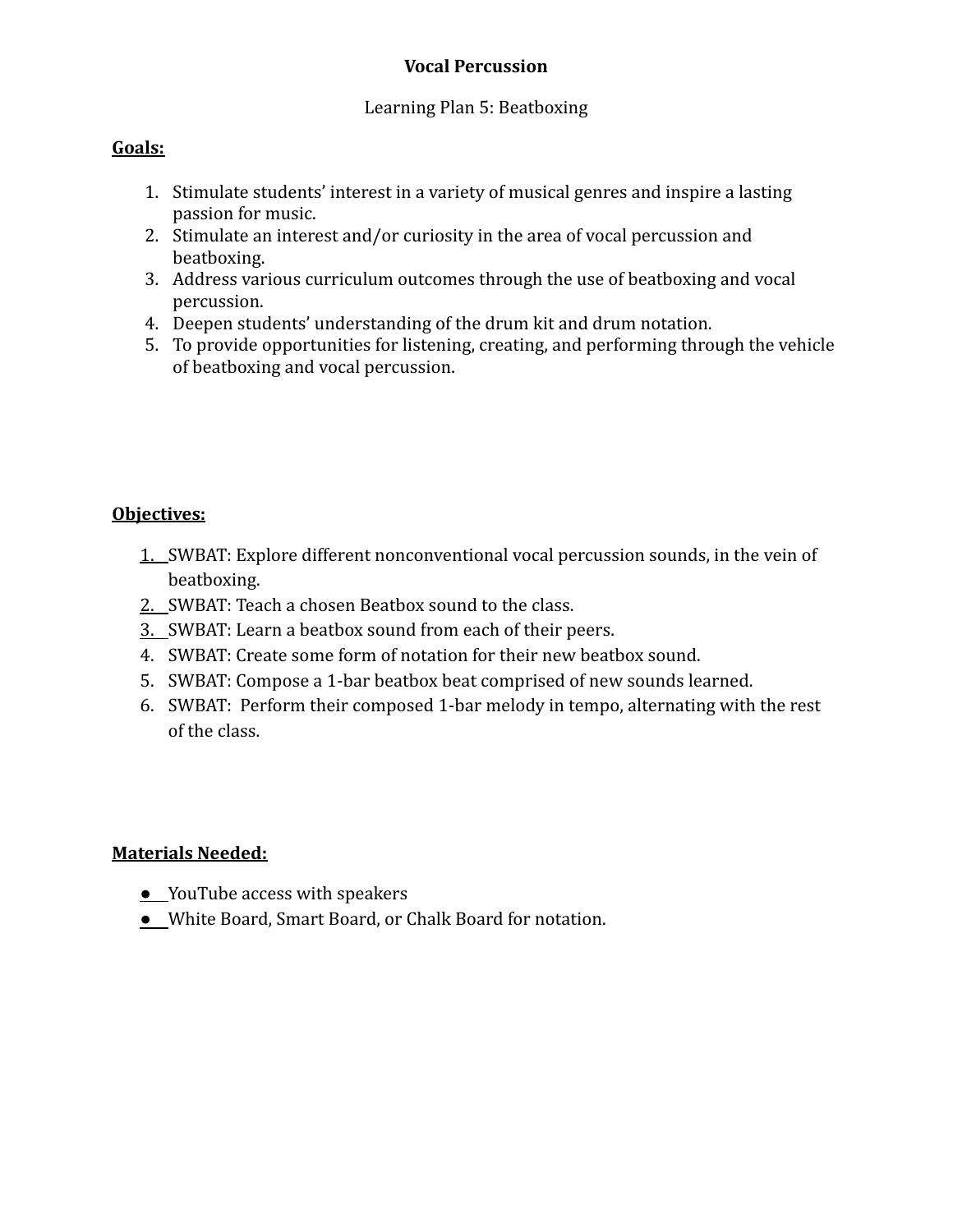- 1. Get the class to stand in a large circle. This will be a less intimidating setting for the students to teach their sounds than if they had to stand in front of the class to lecture.
- 2. Give each student a turn to teach the beatbox sound that they found after last class. Be sure to tell them to also share what the sound is emulating and in what context it would typically be heard (Hip-hop, Dubstep, Drum and Bass etc.). If necessary, students can use YouTube to show the class the sound and a tutorial.
- 3. Get each student to write the name of their sound on the board, as well as some symbol that could be used to notate it in beatbox notation. Compile these symbols and the others explored so far into a handout to give out next class as an aide for the final project.
- 4. Separate the class into small groups and give each group a spot on the board to write out a 1-measure beatbox beat, using any combination of the new sounds learned.
- 5. Standing in a circle, go around the class with each group performing their 1-measure beat while everyone else follows along on the board. Make sure to keep a steady tempo and flow steadily from one group into the next.

# **Evaluation/Assessment:**

The formative assessment for this lesson will be a self-evaluation checklist on all the sounds learned from Lessons 2-4 (Students will put a check next to those that they feel comfortable doing), plus any 3 sounds from lesson 5 (students will write down 3 with which they feel comfortable). Also, the class will give a peer evaluation on each other's teaching.

A checklist should be made to indicate whether the student came up with a notation symbol for their sound.

Anecdotal records on the created 1-bar beats and the class's ability to stay in time while each group performs these beats.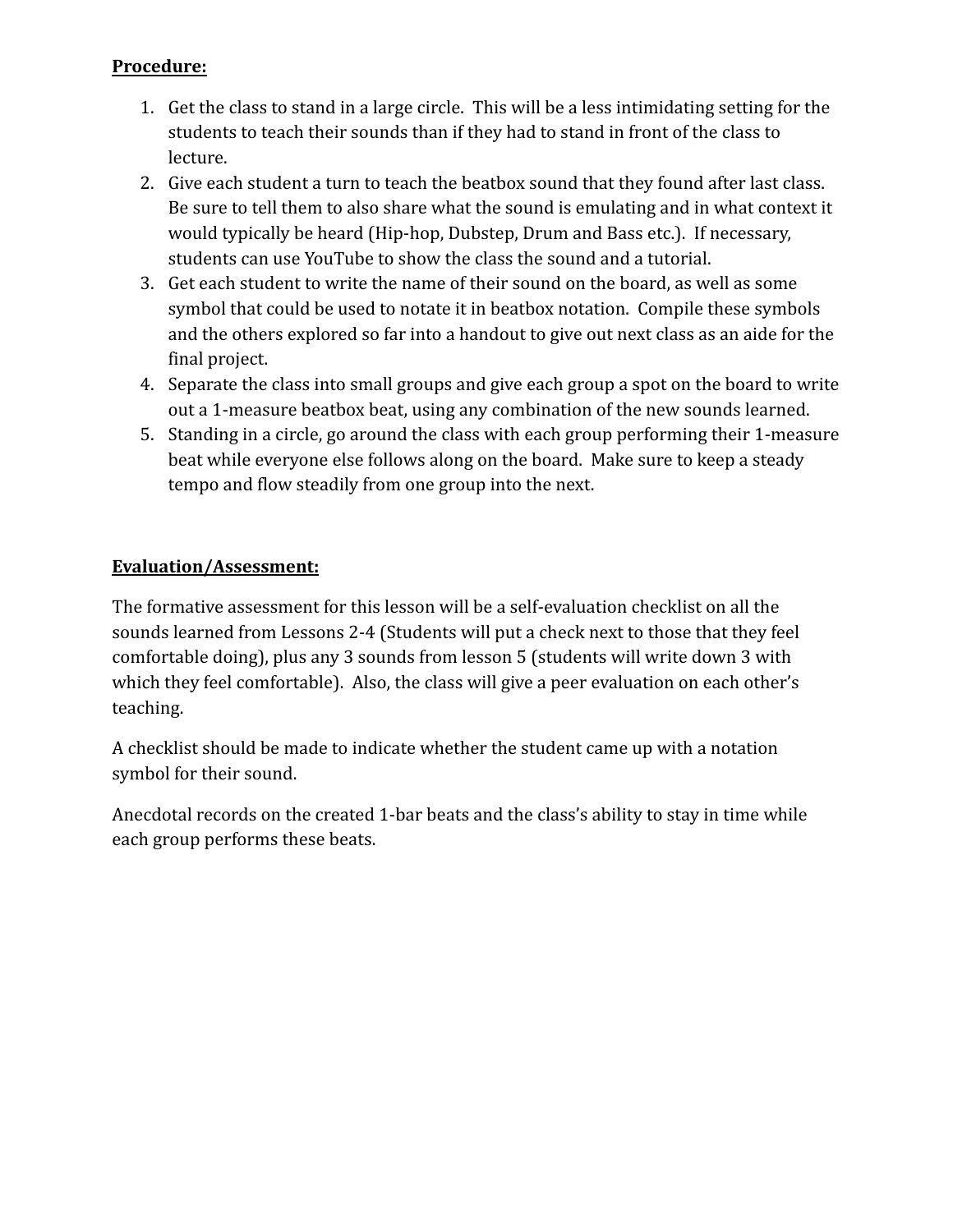## Learning Plan 6: Preparation Day

# **Goals:**

- 1. Stimulate students' interest in a variety of musical genres and inspire a lasting passion for music.
- 2. Stimulate an interest and/or curiosity in the area of vocal percussion and beatboxing.
- 3. Address various curriculum outcomes through the use of beatboxing and vocal percussion.
- 4. Deepen students' understanding of the drum kit and drum notation.
- 5. To provide opportunities for listening, creating, and performing through the vehicle of beatboxing and vocal percussion.

# **Objectives:**

- **1.** SWBAT: Begin to explore ideas for a final vocal percussion composition, either individually or in a group.
- **2.** SWBAT: Identify their strengths and weaknesses in the area of vocal percussion in order to create a successful final project.
- **3.** SWBAT: Clearly articulate any questions relating to the field of vocal percussion.

## **Materials Needed:**

- **●** YouTube access with speakers
- **●** White Board, Smart Board, or Chalk Board for notation.
- **●** All available drum instruments
- **●** Manuscript paper

## **Procedure:**

- 1. Create small groups for those choosing to do the final project in small groups according to checklists from last class (Try to match people who are strong in certain sounds with people who are weak in those sounds and vice-versa).
- 2. Distribute the outline for the final project and allow time for any questions.
- 3. Give the students 10-15 minutes to work on brainstorming for this project, while circulating the class and answering any questions that may arise. Allow students access to YouTube and, as much as possible, the actual instruments. This way they may get more ideas.

## **Evaluation/Assessment:**

Anecdotal records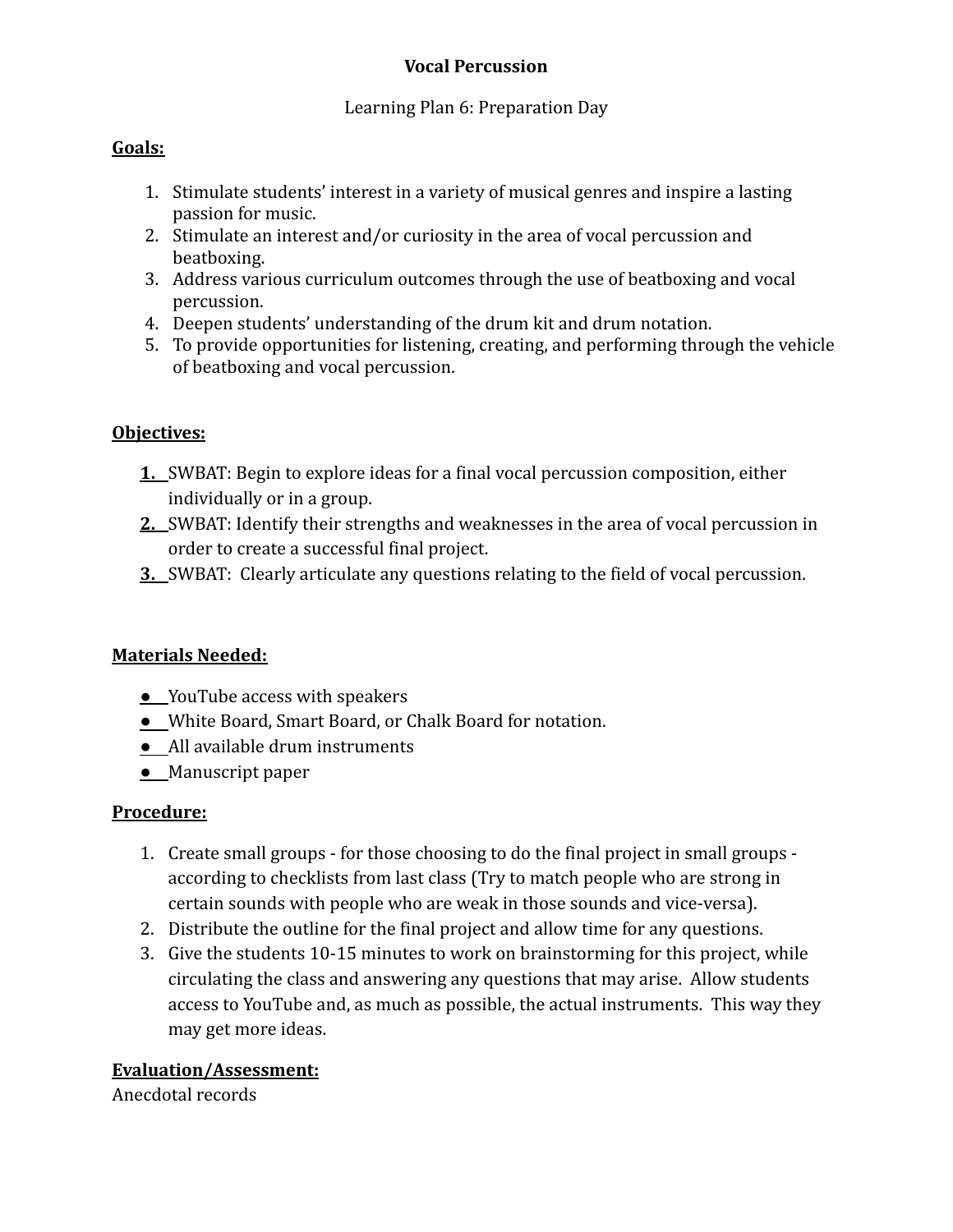## Learning Plan 7: Performance Day

## **Goals:**

- 1. Stimulate students' interest in a variety of musical genres and inspire a lasting passion for music.
- 2. Stimulate an interest and/or curiosity in the area of vocal percussion and beatboxing.
- 3. Address various curriculum outcomes through the use of beatboxing and vocal percussion.
- 4. Deepen students' understanding of the drum kit and drum notation.
- 5. To provide opportunities for listening, creating, and performing through the vehicle of beatboxing and vocal percussion.

## **Objectives:**

- **1.** SWBAT: Appreciate the musical compositions of their peers.
- **2.** SWBAT: Perform a composition and/or arrangement incorporating vocal percussion.
- **3.** SWBAT: Provide feedback on the unit.

# **Materials Needed:**

- **●** Speakers
- **●** Instruments

## **Procedure:**

- 1. Collect notation and write-up from each group.
- 2. Get the groups to perform for each other and play any recordings for those who opted for project B!
- 3. Allow time for comments from the class after each performance.
- 4. Provide sheets to the students for them to write comments about how they liked the unit and if they feel that there is something else they would like to learn about vocal percussion.

## **Evaluation/Assessment:**

Peer evaluation through the comments that the class provides for one another

Rubric and comments for Final Project as Summative Feedback

Teacher Self-reflection about how the unit went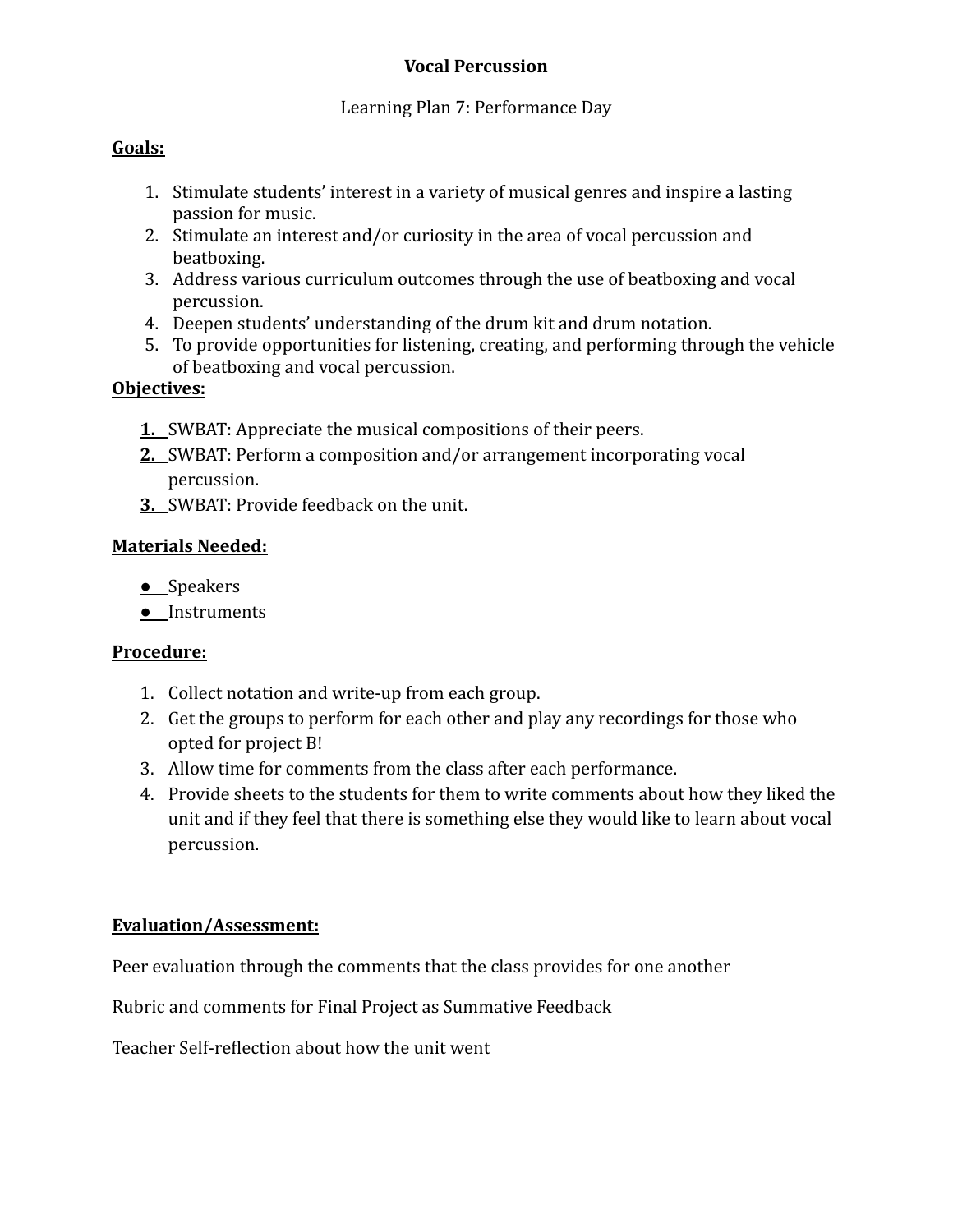1. Filz, Richard. (2003) Vocal Percussion: drums 'n' voice vol. 1. Universal Edition. Austria.

One of the strengths of this book is that it comes with an accompanying Play-along CD that includes sounds to imitate, "Karaoke" beatboxing tracks, and demonstrations of beatboxing beats. This allows students to learn vocal percussion without having to know how to read music. The book includes instructions on drum notation, and writes out exercise using actual drum-set notation. The book separates each part of the drum kit, with pictures, and explains what sort of sound it makes and what syllables can be used to imitate that sound. The book is then divided into genres. Each genre starts with the actual drum notation, followed by the vocal percussion notation, some variations on the basic pattern, and some stylistically appropriate fills. Each genre section ends with an actual song on the CD that can be mouth-drummed along to, as well as a list of songs that can be accompanied using the newly acquired beat. At the end of the book, there are some exercises that work on keeping in time, which have accompanying tracks on the CD. This book is a really good resource for people beginning to learn vocal percussion, but does not include much in the way of beatboxing. Furthermore, the teacher can use it to help guide lessons, but it does not really have any ready-made lessons.

2. Derek, L. J. (2006, ). LiPS iNC. *The Village Voice*.

This article could potentially be helpful for the lesson on history and the big names in beatboxing. The article speaks a lot about the relationship between hip hop and beatboxing, and how beatboxing is perhaps not given the respect it deserves in hip hop circles. It also briefly mentions a number of famous beatboxers, and includes an interview